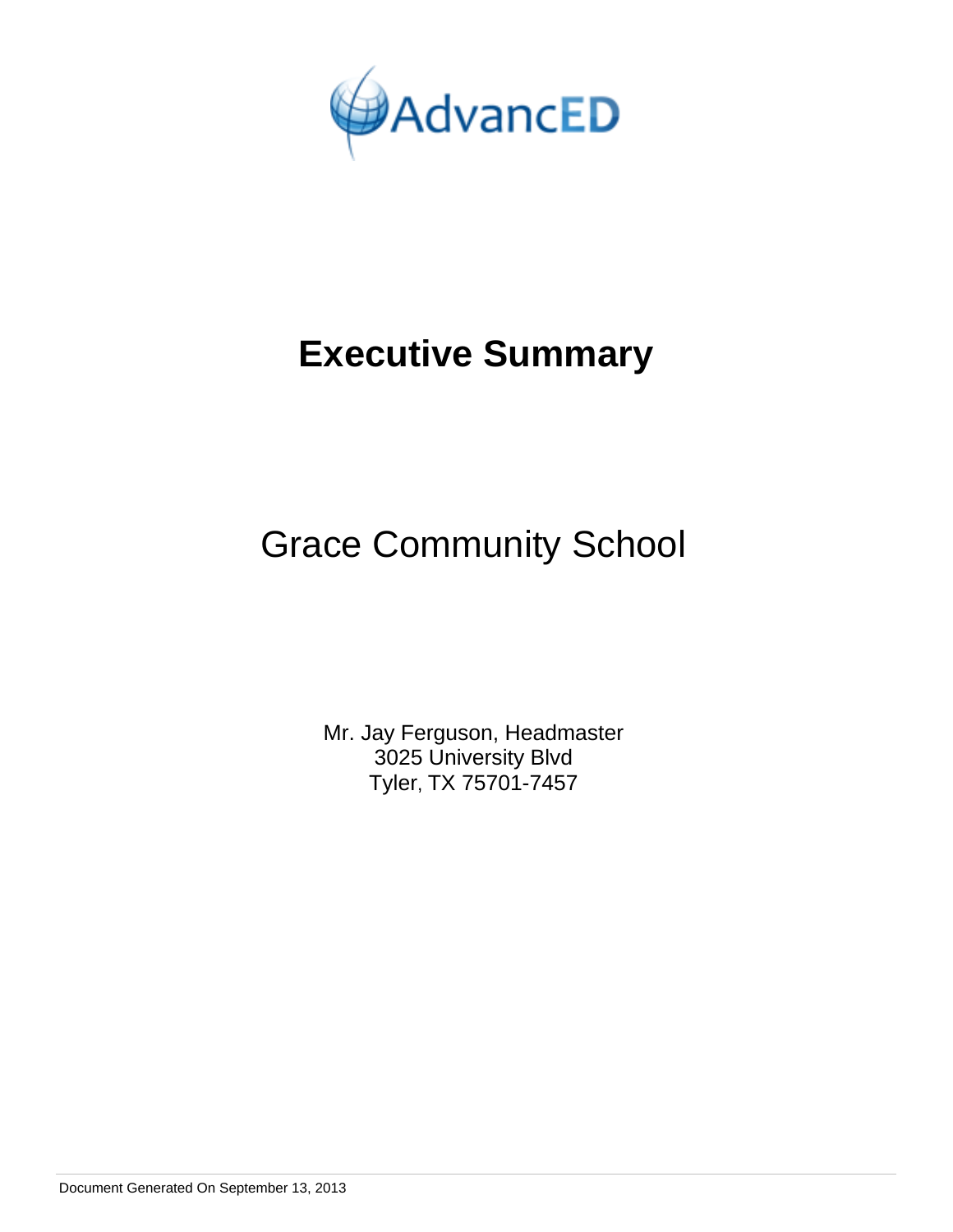### **TABLE OF CONTENTS**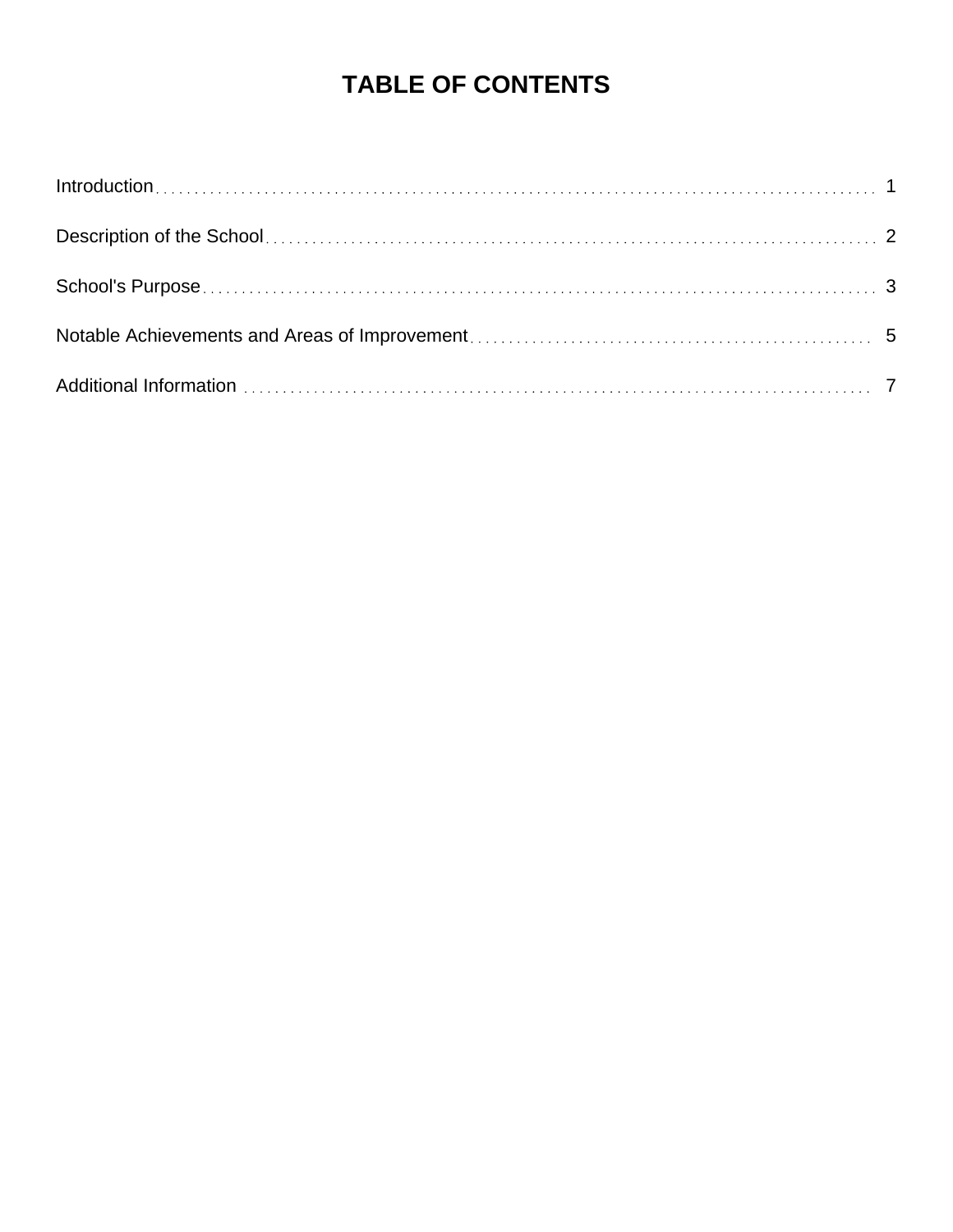#### **Introduction**

Every school has its own story to tell. The context in which teaching and learning takes place influences the processes and procedures by which the school makes decisions around curriculum, instruction, and assessment. The context also impacts the way a school stays faithful to its vision. Many factors contribute to the overall narrative such as an identification of stakeholders, a description of stakeholder engagement, the trends and issues affecting the school, and the kinds of programs and services that a school implements to support student learning. <br><br> The purpose of the Executive Summary (ES) is to provide a school with an opportunity to describe in narrative form the strengths and challenges it encounters. By doing so, the public and members of the school community will have a more complete picture of how the school perceives itself and the process of self-reflection for continuous improvement. This summary is structured for the school to reflect on how it provides teaching and learning on a day to day basis.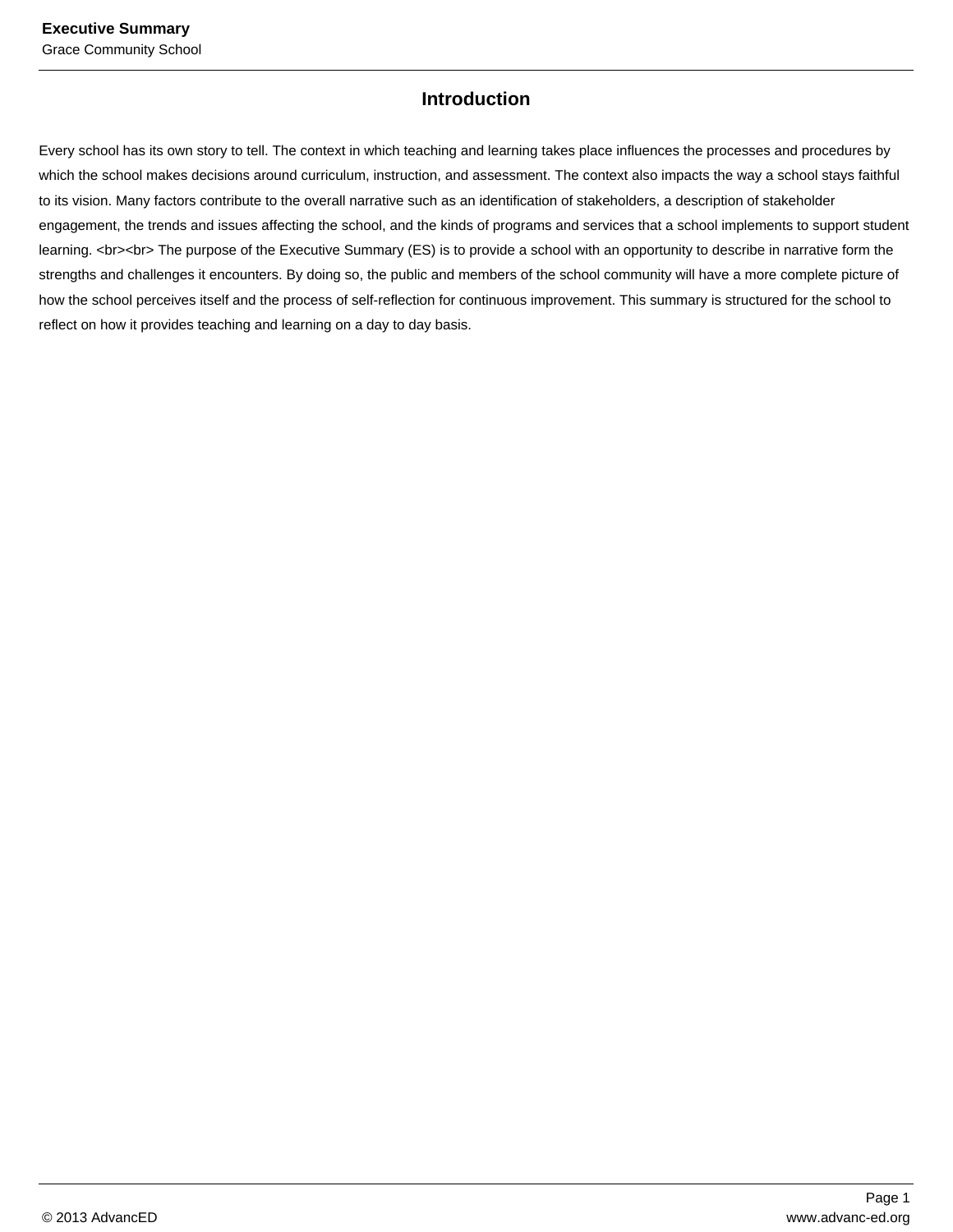### **Description of the School**

**Describe the school's size, community/communities, location, and changes it has experienced in the last three years. Include demographic information about the students, staff, and community at large. What unique features and challenges are associated with the community/communities the school serves?**

Grace Community School ("Grace") is located in Tyler, Texas. It is the largest private school in East Texas, serving approximately 1,000 students on two campuses. The elementary school is located on an 11-acre campus on Old Jacksonville Road, and includes grades kindergarten through 5th. The middle school and high school are on 55 acres, located on University Boulevard. The middle and high school include grades 6th through 12th.

Grace is a ministry of Grace Community Church. The school shares facilities with the church. Approximately one-quarter of school families are Grace church members, with the remaining 75 percent representing dozens of churches throughout the greater Tyler area. The majority of Grace students come from Tyler, but many commute from Whitehouse, Lindale, and surrounding communities. Approximately 90 percent of the student body is Caucasian, with the other 10 percent a combination of African-American, Hispanic, and Asian origin.

The school currently has 72 part-time and full-time faculty, up from around 68 over the past several years. The school enjoys a high annual retention rate among faculty, historically above 90 percent. The faculty is a healthy combination of veteran teachers, some who have been with the school for over 25 years, and relatively new teachers. The school celebrates its 40th anniversary during the 2013-2014 school year.

There are many charter and private school options within the Tyler area, as well as the local public schools. There are four private schools within the Tyler community with 500 or more students, a large number for a city of 100,000. There are several smaller private schools, as well. There is also a strong homeschool ethos in the area. A recent bond election means heavy upcoming capital investment in Tyler public schools.Tyler has a large energy and medical community, and a fairly well-educated local workforce. The community has historically placed a relatively high value on education. The proliferation of schooling options in the Tyler area presents challenges for recruiting students.

Over the past five years, the economic recession has had an impact on private schools in Tyler. Although the energy and medical industries have buffered Tyler economically, relative to some other parts of the country, the economy has challenged enrollment at our school and others. Some families have had to leave the school for economic reasons, such as a job loss or transfer. Grace's enrollment has remained steady over the past five years, fluctuating from a high of 1018 two years ago, to a low of 975 four years ago. Grace has averaged a 93 percent retention rate over the last three years, and projects its enrollment this fall to be around 1,000. That being said, the school is awarding more financial aid to families in need that at any time in its recent history. Currently, 20 percent of Grace students receive some form of financial aid.

Despite all of these challenges, Grace continues to thrive in the local community, enjoying a strong reputation for excellent academics from a Christian perspective.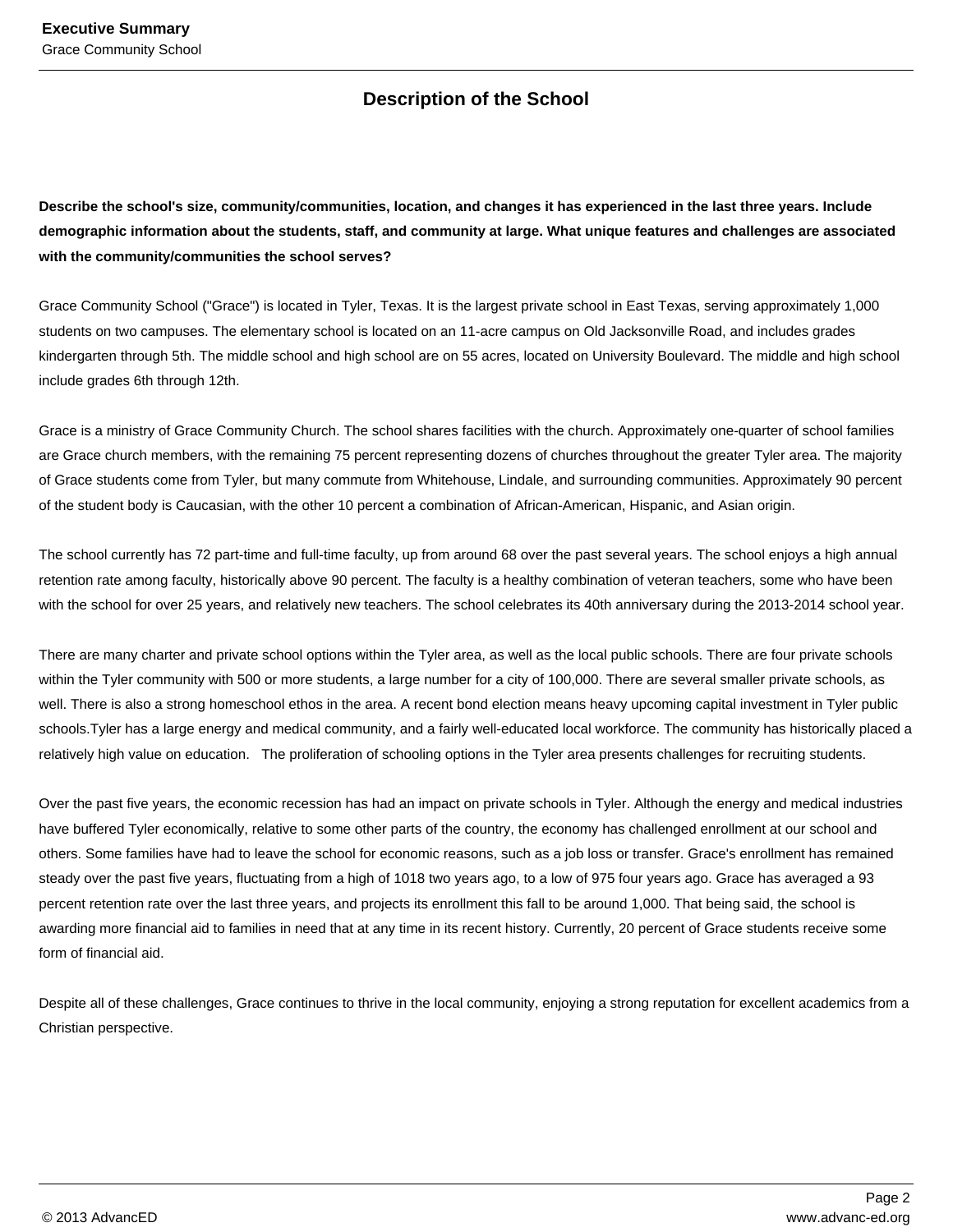#### **School's Purpose**

**Provide the school's purpose statement and ancillary content such as mission, vision, values, and/or beliefs. Describe how the school embodies its purpose through its program offerings and expectations for students.**

Grace's mission is to assist Christian parents in educating, equipping and encouraging their children to influence the world for Christ. In short, Grace exists to glorify God by "teaching Jesus" in everything it does--not only through its curriculum and pedagogy, but through its policies, procedures, prayers and relationships among parents, faculty, administrators, and students.

Grace accomplishes these purposes through maintaining those core values most sacred to the school: redemptive community, educational sanctification, and "life as worship".

The first of the Grace core values is redemptive community. We serve a God who exists in eternal relationship. The Triune God has always existed in community-as Father, Son, and Holy Spirit. As image-bearers of God, we are also made for community. We thrive in it; we can only function to the truest extent of who we are when we live together, work together, and do life together. Education is an inherently relational process. It is a form of discipleship, and like all discipleship, the closer and more trusting the relationship, the more effective the educational process. At Grace, we believe that teachers must love and care for their students. When students sense that caring and concern, they respond to it and genuine learning can take place. Teachers work best in an environment where there are strong relationships among the adults in the building.

Redemptive community, community that is God-glorifying and Spirit-breathed, is the catalyst, the medium through which great Christian education happens, through which great living happens. But, it does not JUST happen. It must be fought for, prayed over, contended for, struggled with, celebrated in, reconciled with, unified together, forgiven for, repented over--it is a LOT of hard work; however, it is good, lifegiving work.

The school lives out redemptive community by committing to care for and love one another. This means listening to each other, and making decisions that are team-focused and oriented. It means keeping short accounts with each other, and working to promote healthy conflict resolution when issues arise. Teachers believe that part of their role is to mentor and disciple their students. Teacher-led Base Groups at the high school and Caritas Groups at the middle school are small groups, whereby teachers and students can be connected, where students can build relationships with teachers that equip students and enhance learning. Parents pray for each other and care for each other when one has a need. Parents support teachers, and good communication and effective conflict resolution is the norm.

Educational sanctification is the second core value of Grace. "Sanctification" captures the idea of holiness, to be set apart, completely other from the world. It also connotes the idea of a Holy Spirit-led, continuous process of moving forward, of becoming more in the image of Christ: better, purer, more holy, than we once were. Educational sanctification is the idea that God's Word- the written, revealed Word and the Word made flesh through Jesus Christ- is the foundation of everything that we do as a school. Our policies, our procedures, our practices, our curriculum, our ways of dealing with each other, and everything must proceed from the gospel. Teachers and administrators must see all of life and learning through the eyes of our Father, and must guide our students in the transformation, the renewal of their minds. The goal is for students to understand God's Word and His perspective on all of life and all of creation. We believe that only through this transformation are we able to fully glorify God and enjoy Him forever to the greatest extent He created us to do so.

Educational sanctification is also the idea that we will be continually seeking to be better than we once were, by the power and wisdom of the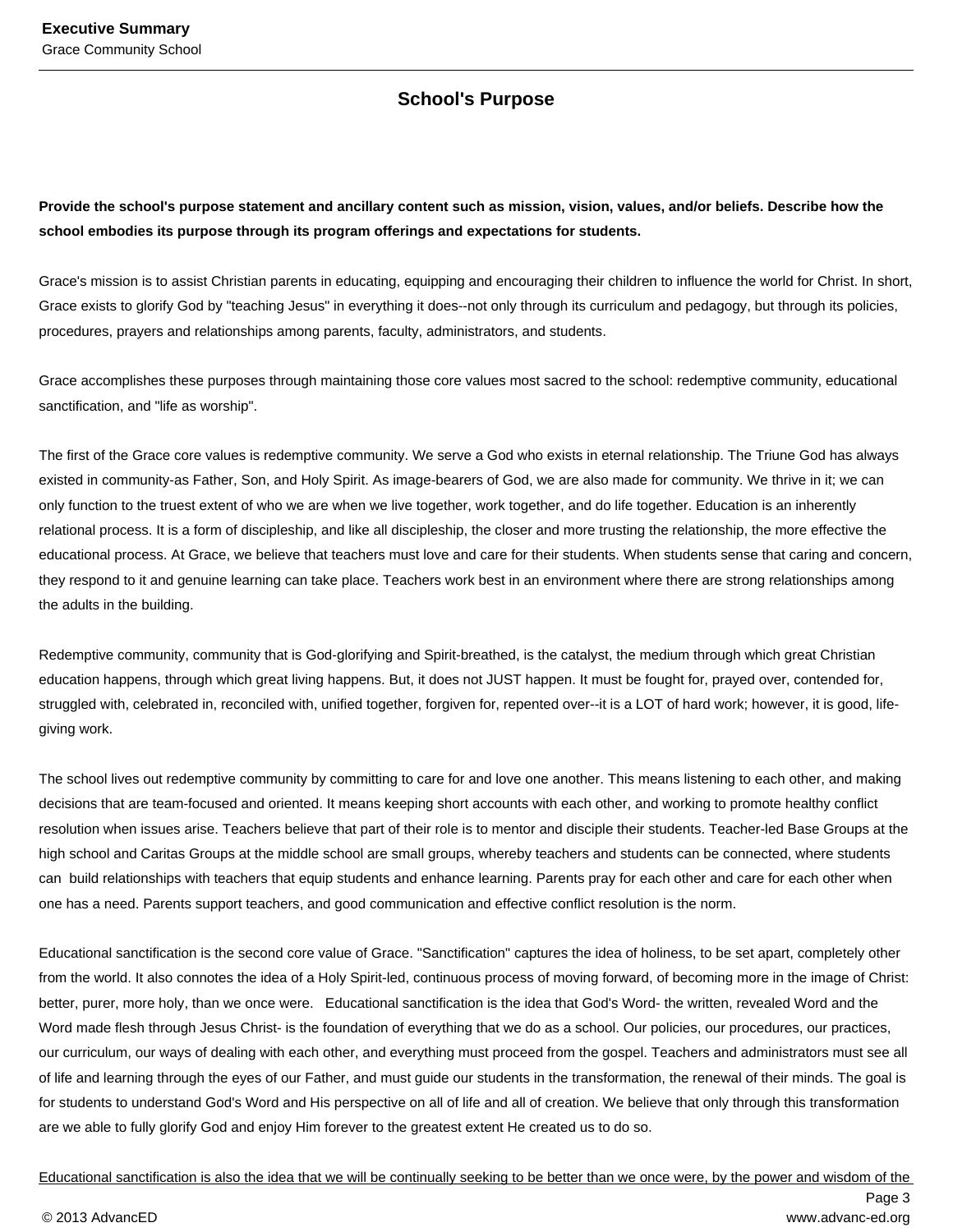Grace Community School

Holy Spirit. We will ask ourselves the hard questions, challenge the status quo, and be lifetime learners. We will model a passion for learning to our students by reflecting it in our own lives. We will not assume that something is better simply because it is new, but neither will we so assume simply because that's the way we've always done it. If we make mistakes or if we've been slow to change, we'll seek forgiveness and move forward, never being afraid to engage in this continuous process of becoming better than we once were.

Educational sanctification means offering an outstanding academic course of study. While the course is challenging, the school works to provide the support necessary so that students can be successful to the greatest extent that God has wired their minds. "Curriculum" is defined as everything the school does, and school teachers and coaches work just as hard to provide an outstanding array of athletics, fine arts, and other activities that develop all of the aspects of learners made in the image of Christ. All of the school's curriculum is biblically integrated, and God's Word and His Truth is the foundation of everything the school does.

The final core value of Grace is "life as worship", capturing the idea set forth by Paul in Romans 12:1, when he encourages Christians to "present your bodies as living sacrifices, holy and acceptable to God; because this is your spiritual act of worship." As followers of Christ, we are called to be God-worshippers, to be restored to that rightful state of being in pure, good and holy relationship with God. As a school, we will continuously and constantly submit everything that we do- whether it be a student's performance on the field, a teacher's lesson in the classroom, or a difficult conversation between principal and parent- to our God as an act of worship. As a school, we will declare the worthiness of God to be praised, and acknowledge His place as the Lord of our lives and the center of the universe. This school, our studies, our performances, our gifts, talents, and resources, are our sacrifices that we will lay daily before Him, for His use and His purposes. Our entire lives and this entire school are entirely at His disposal.

Human beings are created to worship, and if we are not worshiping God, we will worship something else. Anything, whether it be high grades, strong athletic or fine arts performances, good looks, a great sense of humor, can become an idol if we or our students look to these things as our source of identity. Accordingly, every conversation, presentation, chapel service, teachers' conference, parent seminar, newsletter or update is an opportunity to focus our hearts and minds, our identity, on our relationship with Christ. The school works hard to reinforce this truth by communicating it, and through its faculty and administrators modeling it for our families and students.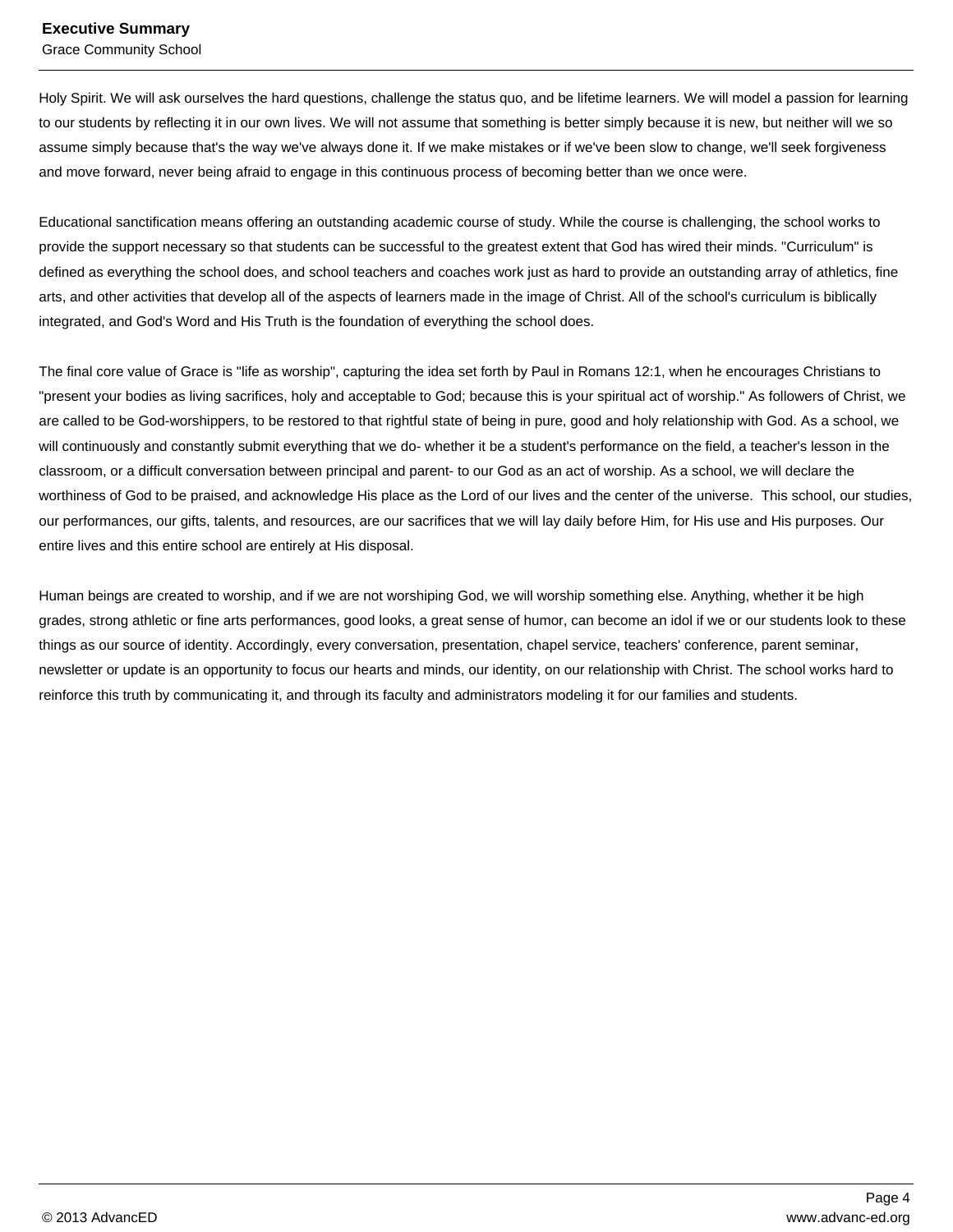#### **Notable Achievements and Areas of Improvement**

#### **Describe the school's notable achievements and areas of improvement in the last three years. Additionally, describe areas for improvement that the school is striving to achieve in the next three years.**

The school has seen exciting changes in the past three years. In the 2009-2010 school year, the school saw the opening of facilities that were all part of a \$7 million capital campaign, including a science and computer wing in the high school, building renovations in the junior high school, a field house and weight room in the high school, an additional classroom wing at the elementary campus, a football/soccer/track stadium, and a junior high school gym. In the 2010-2011 school year, both the high school and elementary school enjoyed the addition of environmental science gardens. The school also purchased a building adjoining its Upper Campus property, and converted that building to house its administrative offices, an art room, and a science lab. The 2011-2012 school year saw the addition of a dedicated girls' softball field, and the school renovated its baseball field during the 2012-2013 school year.

During the 2011-2012 school year, the school earned recognition among excellent Christian schools throughout the country by meeting the standards for certification by the Council on Educational Standards and Accountability ("CESA"). As a part of that audit process, the school identified several areas for improvement, and began putting plans in place to accomplish effective changes. Specifically, the school began a biennial auditing process by a certified public accounting firm, rather than merely a financial review of agreed upon procedures. The school began a plan to build up cash reserves in the equivalent of ten percent of its annual operating budget. The school is currently halfway there, at just over five percent.

Also as an outcome of the CESA audit, Grace began to develop a "value-added" model of achievement to analyze assessment data. This system will allow student achievement to be evaluated through meaningful improvement over time, as well as annual benchmarking in mission-critical subject and skill areas and annual reporting demonstrating progress or regress in those areas. It also allows for more effective curricular adjustment and modification by grade level based upon disaggregated achievement test data. Thus, the school is becoming much more effective in tracking student progress, and in modifying its practice to improve such progress.

The school has also developed an in-house professional development program to support every member of the faculty, whereby the leadership team, with feedback from the faculty, creates a professional development calendar for the following year. The professional development opportunities, most of which occur on Friday afternoons during the school year after an early student release, are designed toward addressing areas of perceived need according to best practices of curriculum design, instruction, and assessment. Professional development is also geared towards spiritual formation and discipleship.

The past three years have also seen the development of strategies to better facilitate meeting the needs of students with learning differences and who need greater levels of academic support within our school.While the school has had aides and a language processing specialist at the elementary school for several years, the Upper Campus had no such in-house resources. Last year, Grace opened the Academic Services Center. The center assists students at the Upper Campus by providing additional tutoring and support, as well as referrals for additional assessment and outside support, when necessary. The school is better equipped to meet the needs of all of its students than before.

Over the next three years, in addition to hopefully achieving reaccreditation, the school has several other plans. On the spiritual formation front, the school hopes to provide greater focus in working with families to provide more opportunities for parent education, including a parent-focused weekly blog by the headmaster, quarterly parent education gatherings, and the use of video, technology, and a revitalized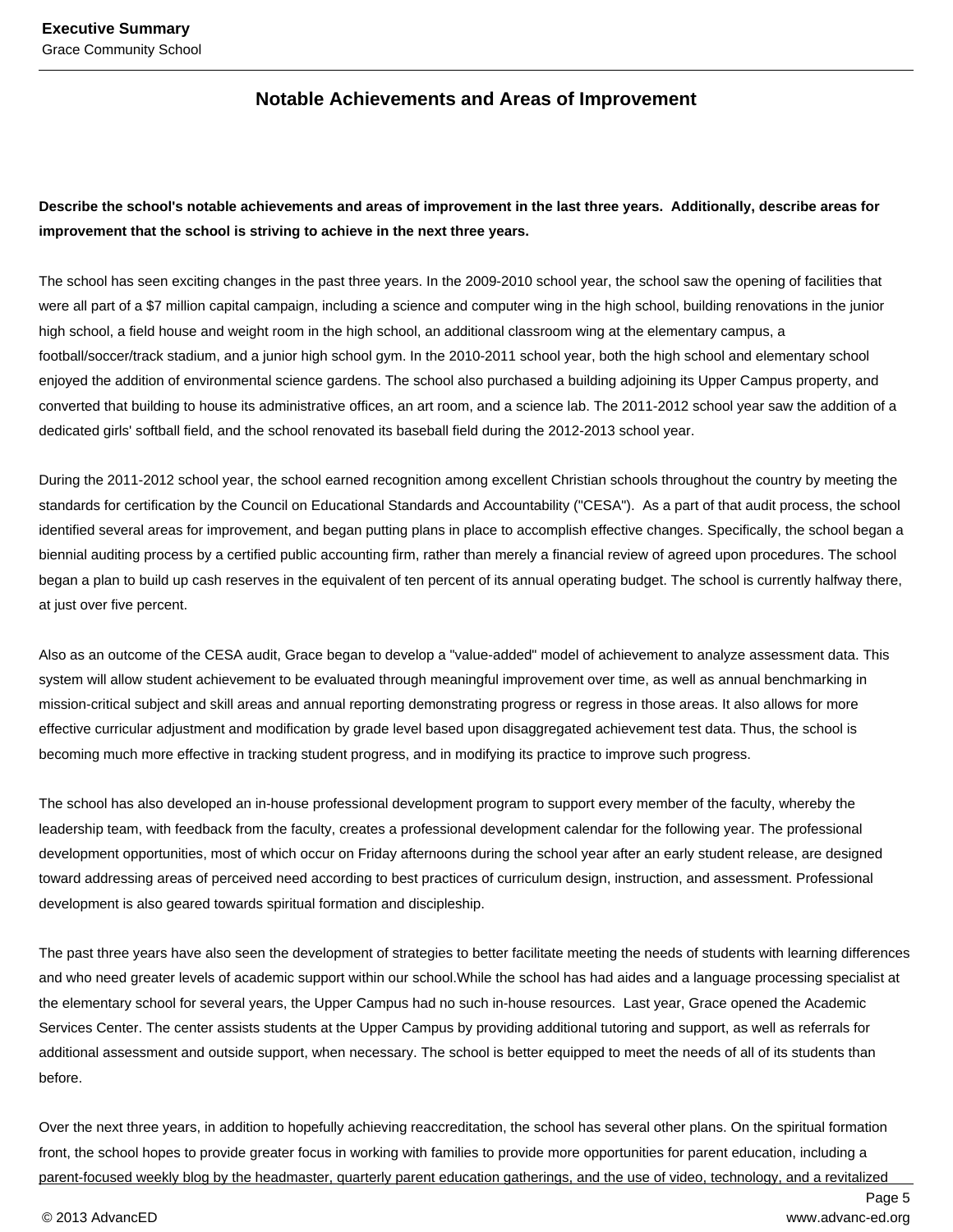Grace Community School

website to bring an online parent education presence to the school. The school hopes to increase its professional development budget to help teachers work to obtain their masters degrees from colleges and universities that teach a biblical philosophy of education, as well as developing compensation structures that encourage such growth. Furthermore, the school hopes to be even more intentional about using its small group focus to build spiritual intimacy and discipleship among its students within the school.

From an academic perspective, Grace intends to seek Blue Ribbon status from the U.S. Department of Education. The school plans to put into place better mechanisms for identifying and working with students on building those competencies that lead to higher college entrance exams, with an eye toward increasing the selection index number over the course of the high school years for identified students, resulting in a planned increase in National Merit Scholars. The school also seeks to continue to improve its college preparatory initiatives, with an eye toward ACT average scores that exceed the college readiness benchmark scores for English and math and science. Grace realizes that these plans, standing in a vacuum, do not guarantee academic excellence; however, continuing to be recognized as a top-notch college preparatory school in Tyler will bring more families with whom we can work to weave the knowledge and love of Christ into their children.

The school has a strong heart to increase the diversity of its school community. With that in mind, the school has a goal of working intentionally with churches and pastors who shepherd predominantly families of color, in order to actively recruit families of all socioeconomic backgrounds. The school has a goal to mirror the socioeconomic, demographic background of the Body of Christ in the Tyler area within the school community within the next five years.

From a financial standpoint, the school aspires to engage in strategic practices that will position it for long-term sustainability. Specifically, the board intends to build the school's endowment from its current level of just under \$1 million, to be equal to or greater than annual operating budget (currently \$8.2 million. The board also desires to continue building cash reserves, with a goal of \$1.8 million. Finally, the board plans to continue to develop its school families to see giving to Grace as a regular responsibility, with a goal of Increasing family participation by 10 percent over the next three years. The school has begun working with the Generous Giving organization to engage school families in thinking and praying about what it means to be a generous giver in their lives, not solely to increase giving to the school, but to help equip our families to be more joyful, contented worshipers of Jesus Christ.

Finally, the school hopes to complete another capital campaign within the next three years. The upcoming campaign would fund the replacement of the current junior high building to create a combined intermediate school (5th and 6th grade) and middle school (7th and 8th grade), add additional classroom, locker room, fine arts, and lab space at the high school, and add a Kinder Center for K4 and K5 students at the elementary, together with elementary school classroom renovations.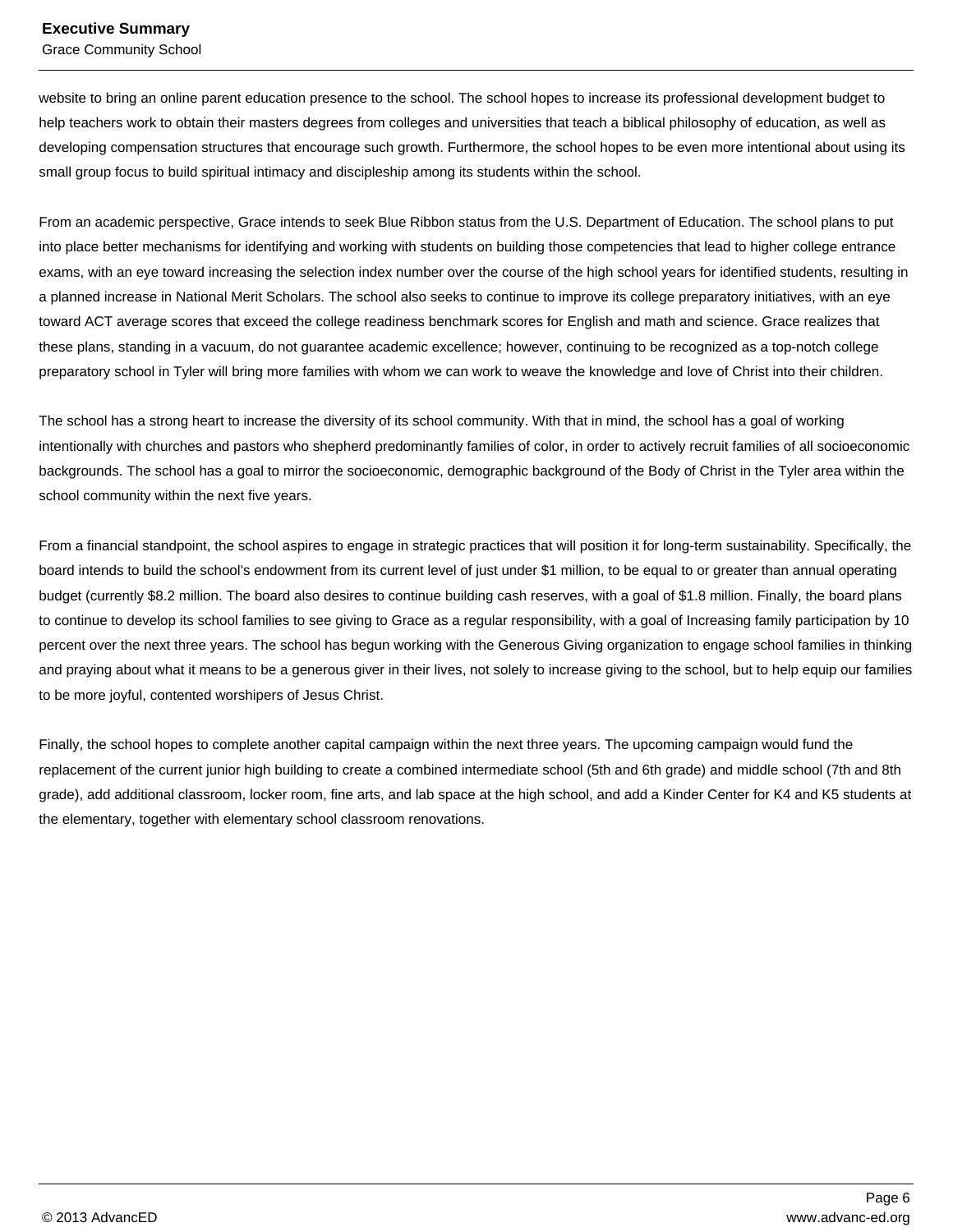#### **Additional Information**

#### **Provide any additional information you would like to share with the public and community that were not prompted in the previous sections.**

Grace is currently in the process of several initiatives that might be of interest in the accreditation process. First, Grace is seeking to recapture its humanities focus in its high school and junior high. When the high school was originally developed, there was an integrated humanities focus. As time went by, changes in personnel and the push of culture caused the high school curriculum to drift into more of the specialized, segregated focus so common in high schools, colleges, and universities today. Through prayer, reading, and attending conferences having as their themes the western liberal arts tradition, Grace leadership became convicted of the need to reestablish the primacy of the liberal arts, particularly in the junior high and high school. Studying the great works and minds of western culture helps students learn to think and feel and write with an eye towards what it means to be fully human, created in the image of God. When informed by and integrated with Holy Scripture, the liberal arts teach students how to live as redeemed followers of Jesus Christ. Because colleges and universities have become so highly specialized in their curricular focus, if students are to obtain this liberal arts focus anywhere, it will be in secondary school.

Two years ago, the school began the process of integrating the English and history curriculum at the high school, joining the two under one department. That process has been ongoing over the past two years, helping students to see history and literature holistically and thematically, using time as a reference. This coming year, Grace will begin integrating Bible into the humanities. The school will also begin the process of integrating the humanities at the junior high that it started two years ago at the high school. This is an ongoing, multi-year process.

Secondly, the school is working through its security plan, particularly as it pertains to intruders in the building. In the wake of the Newtown tragedy and others, the school revisited its then-existing plans. Grace had Richard Coulson train our faculty and staff and assess our school security. Mr Coulson is a nationally-known security expert, a former FBI assistant director who created the organization's Hostage Rescue Unit and who is a regular Fox News contributor. Mr. Coulson trained our teachers on best practices in securing their classrooms in the event of an intruder or shooter, lockdown-type situation. Based upon Mr. Coulson's advice, each teacher developed their own lockdown plan for securing students in their classrooms. The plans were reviewed, commented upon, and approved by a security task force. Secondary locking devices were added to each classroom by our maintenance staff, and a group of administrators received special training in dealing with intruders. The school will begin intruder drills in the fall, similar to fire and tornado drills.

The integration of technology into educational practice is another initiative that has been underway at the school for a number of years now. The school has a full-time technology integration specialist, who helps teachers use technology to enhance learning in the classroom. Realizing that expenditures on technology can be a monumental waste of resources if not well conceived, the school has developed four guiding questions, a grid through which it considers new technologies: i) does the technology in question enhance, rather than detract from, student learning? ii) does the technology enhance, rather than detract from, the relationship and interaction between the teacher and student in the classroom? iii) does the technology enable the school to teach students how to use technology redemptively? iv) is the technology robust enough and affordable enough to make school-wide use practicable?

Grace is in the process of piloting a one-to-one initiative in the high school, using iPads. The units were first introduced to the freshman class last year, and will be expanded to the freshmen and sophomores this year. The school has answered the last three of the guiding questions in the affirmative as it pertains to this technology, but it is still evaluating how effectively the devices enhance learning. This is a crucial